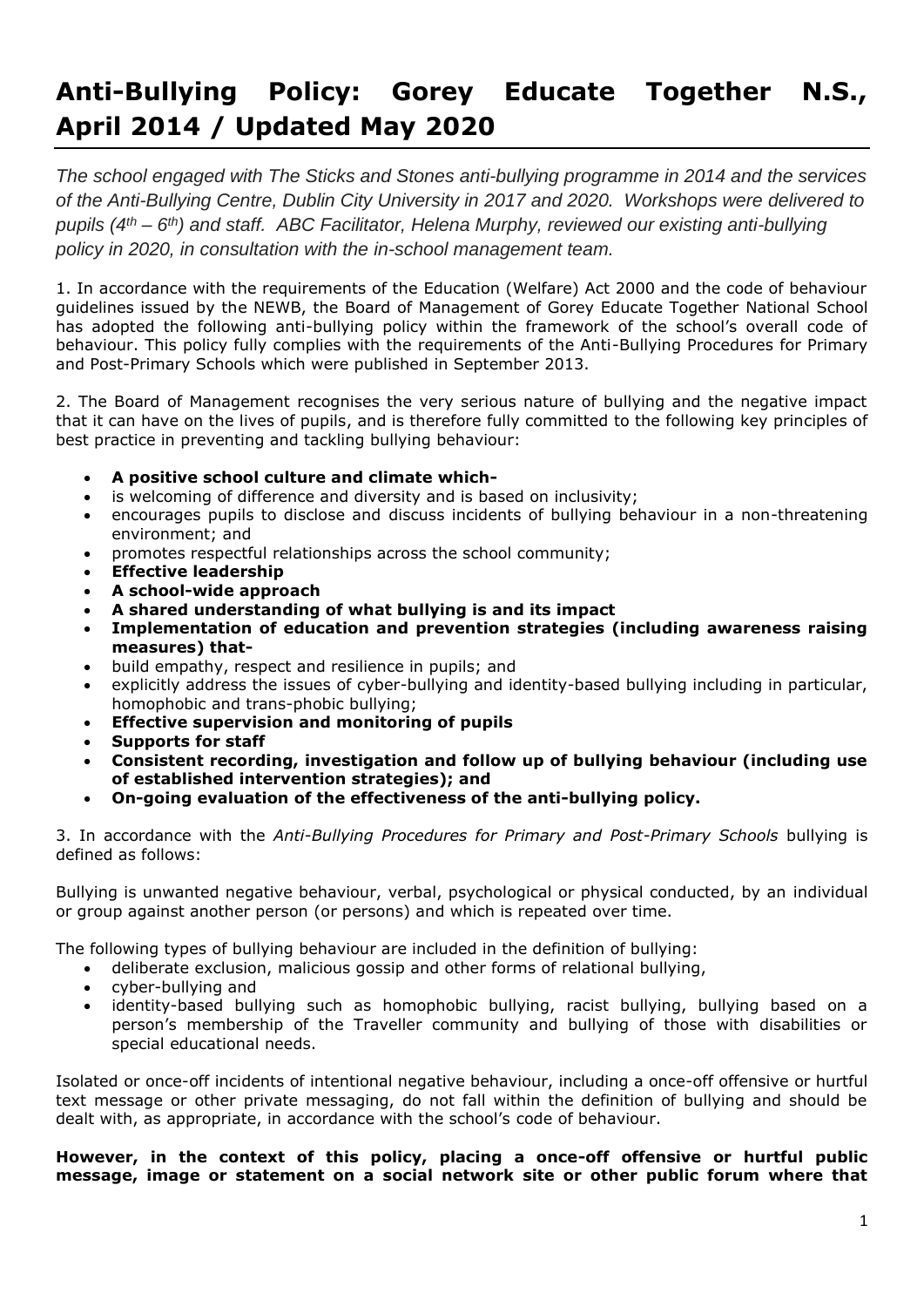#### **message, image or statement can be viewed and/or repeated by other people will be regarded as bullying behaviour.**

Negative behaviour that does not meet this definition of bullying will be dealt with in accordance with the school's code of behaviour.

Additional information on different types of bullying is set out in Section 2 of the *Anti-Bullying Procedures for Primary and Post-Primary Schools.*

4. The relevant teacher(s) for investigating and dealing with bullying are as follows: (see Section 6.8 of the Anti-Bullying Procedures for Primary and Post-Primary Schools):

The Relevant Teachers in this school are:

- 1. All Class teachers
- 2. Special Duties Teacher & Principal (shared caseload)

## **Any teacher may act as a relevant teacher if circumstances warrant it.**

5. The education and prevention strategies (including strategies specifically aimed at cyberbullying, homophobic and trans-phobic bullying) that will be used by the school are as follows (see Section 6.5 of the *Anti-Bullying Procedures for Primary and Post-Primary Schools*):

### **School-wide approach**

- A school-wide approach to the fostering of respect for all members of the school community.
- Gorey Educate Together promotes educating our children to the fact that diversity is a 'normal' part of life.
- The fostering and enhancing of the self-esteem of all our pupils through both curricular and extracurricular activities. Pupils will be provided with opportunities to develop a positive sense of self-worth through formal and informal interactions.
- Whole staff professional development on bullying to ensure that all staff develop an awareness of what bullying is, how it impacts on pupils' lives and the need to respond to it – 'prevention and intervention.'
- School wide awareness-raising (including school assemblies, displays & newsletters) on all aspects of bullying, to include pupils, parent(s)/guardian(s) and the wider school community. (The school's anti-bullying policy is published on the school website and referred to in school newsletters.)
- Supervision and monitoring of classrooms, corridors, school grounds, school tours and extra- curricular activities. Non-teaching and ancillary staff will be encouraged to be vigilant and to report issues to relevant teachers.
- Involvement of our older pupils in contributing to a safe school environment e.g. buddy system, mentoring, and other student support activities that can help to support pupils and encourage a culture of peer respect and support.
- Encourage a culture of telling, with particular emphasis on the importance of bystanders. In that way pupils will gain confidence in 'telling'. This confidence factor is of vital importance. It should be made clear to all pupils that when they report incidents of bullying they are not considered to be telling tales but are behaving responsibly.
- Ensuring that pupils know who to tell and 'how to tell.'
- The school will follow up reports of cyber-bullying between pupils in the school and also reports from cyber-victims whose perpetrators belong to another school by contacting the school concerned in order to resolve the issue. However, where the perpetrator belongs to another school, our dependence is on the other school's commitment to work with Gorey Educate Together to resolve the bullying or cyber-bullying incident. Gorey Educate Together will provide emotional and practical support to all our pupils.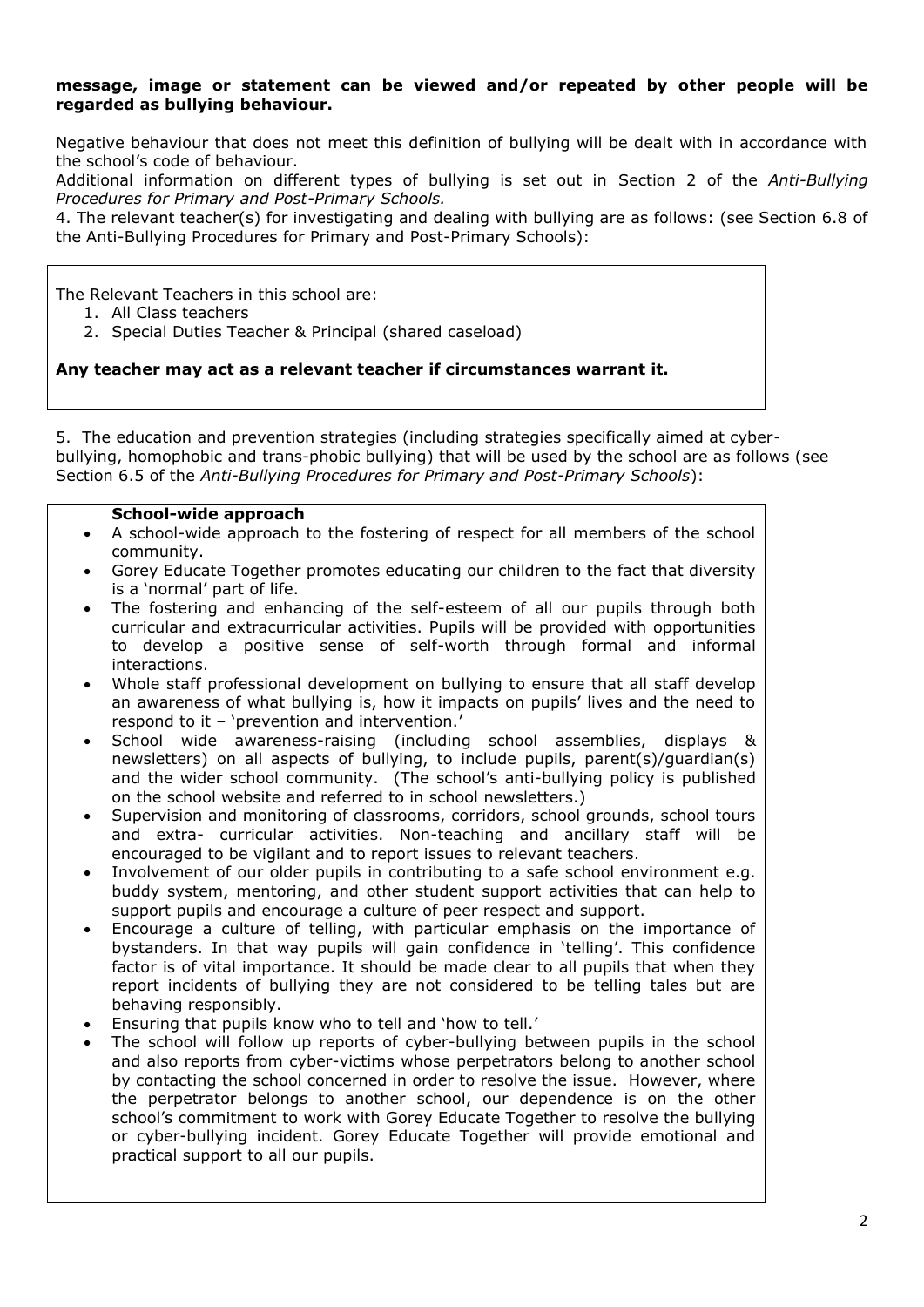#### **Implementation of curricula**

- The full implementation of the SPHE curriculum and the RSE and Stay Safe Programmes.
- Continuous Professional Development for staff in delivering these programmes. E.g. 'Bullying Prevention for Pupils with Special Educational Needs,' delivered by Special Education Support Service, 2013. [*Development work to follow (as soon as possible) in the areas of: Cyber-Bullying and Identity-based Bullying.*]
- Delivery of the Garda SPHE Programme, when available. These lessons, delivered by Community Gardaí, cover issues around personal safety and cyberbullying.

### **Links to other school policies**

• Code of Behaviour, Child Protection Policy, Acceptable Use Policy (ICT,) Parental Involvement Policy, Learning Support Policy, Policy on Special Classes for Children with Autism, Relationships & Sexuality Education (RSE) Policy.

6. The school's procedures for investigation, follow-up and recording of bullying behaviour and the intervention strategies used by the school for dealing with cases of bullying behaviour are as follows (see Section 6.8 of the Anti-Bullying Procedures for Primary and Post-Primary Schools):

#### Investigating and Dealing with Bullying (the school will adhere to section 6.8.9 of the Anti-Bullying Procedures)

- The primary aim in investigating and dealing with bullying is to resolve any issues and to restore, as far as is practicable, the relationships of the parties involved (rather than to apportion blame.)
- Any pupil or parent(s)/guardian(s) may bring a bullying incident to any teacher in the school.
- Teaching and non-teaching staff such as secretaries, special needs assistants (SNAs), bus escorts, caretakers, cleaners must report any incidents of bullying behaviour witnessed by them, or mentioned to them, to the relevant teacher.

Recording of bullying behaviour (adhere to section 6.8.10)

- Informal pre-determination that bullying has occurred
- Formal Stage 1 determination that bullying has occurred If it is established by the relevant teacher that bullying has occurred, the relevant teacher must keep appropriate written records which will assist his/her efforts to resolve the issues and restore, as far as is practicable, the relationships of the parties involved.
- Formal Stage 2 'Appendix 3' The relevant teacher shall use the recording template at **Appendix 3** to record the bullying behaviour in cases where he/she considers that the bullying behaviour has not been adequately and appropriately addressed within **20 school days** after he/she has determined that bullying behaviour occurred.
- When the recording template is used, it must be retained by the relevant teacher in question and a copy maintained by the principal.

## Intervention strategies in use at this school

- Teacher/pupil interviews
- Home/school communication. (Working with parent(s)/guardian(s) to support school interventions.)
- Negotiating agreements between pupils and following these up by monitoring progress. (This can be on an informal basis or implemented through a more structured mediation process.)
- Circle Time.
- In the event that a parent(s)/guardian(s) has exhausted the school's complaints procedures and is still not satisfied, the school will advise the parent(s)/guardian(s) of their right to make a complaint to the Ombudsman for Children.

7. The school's programme of support for working with pupils affected by bullying is as follows (see Section 6.8.16 of the Anti-Bullying Procedures for Primary and Post-Primary Schools):